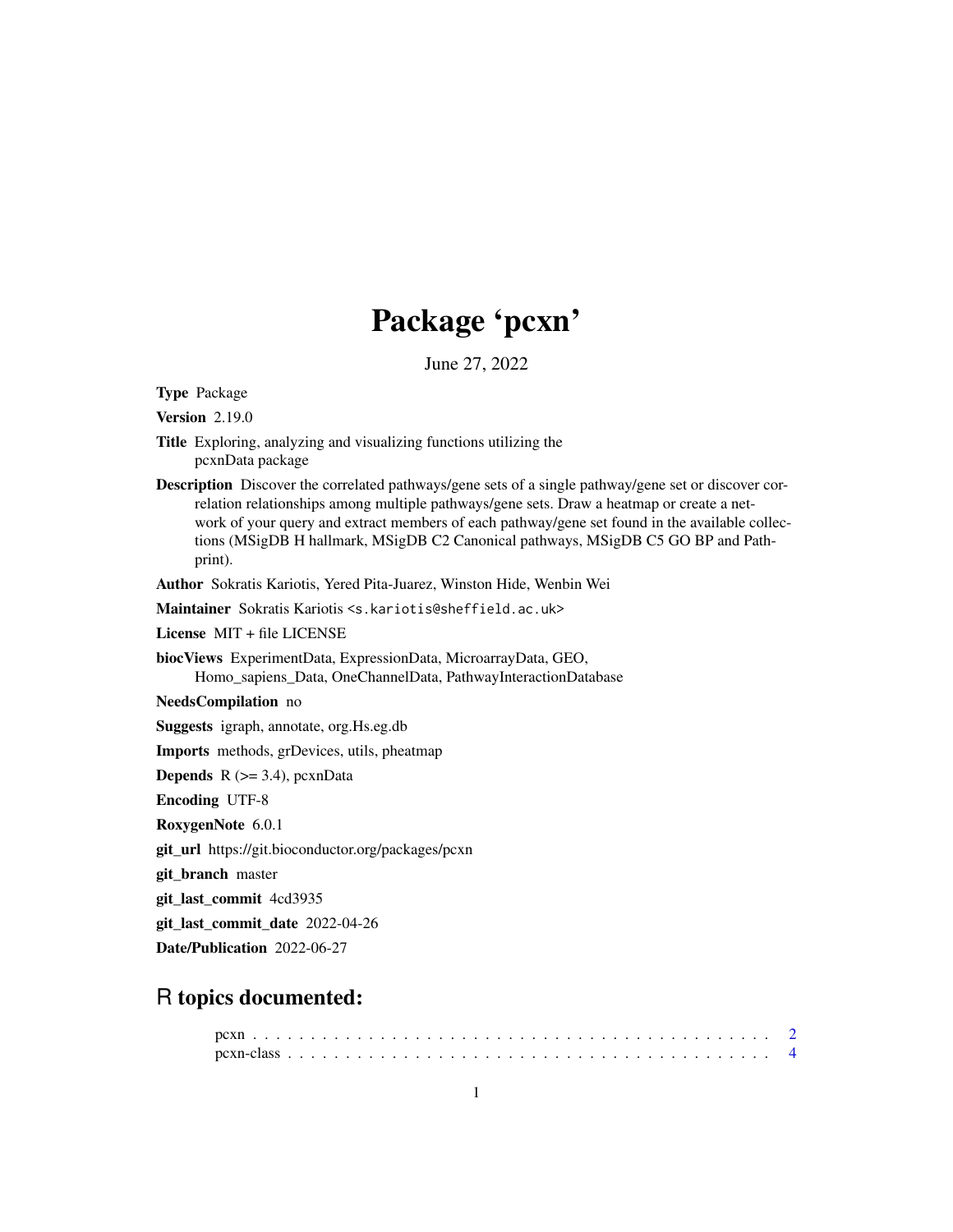<span id="page-1-0"></span>

| Index | $\bullet$ |
|-------|-----------|
|       |           |
|       |           |
|       |           |
|       |           |

pcxn *Exploring, analyzing and visualizing functions utilizing the pcxnData package*

#### Description

Discover the correlated pathways/gene sets of a single pathway/gene set or discover correlation relationships among multiple pathways/gene sets. Draw a heatmap or create a network of your query and extract members of each pathway/gene set found in the available collections (MSigDB H hallmark, MSigDB C2 Canonical pathways, MSigDB C5 GO BP and Pathprint).

#### Details

| Package: | pcxn     |
|----------|----------|
| Type:    | Package  |
| Version: | 2.0.0    |
| Date:    | 2018-4-1 |
| License: | MIT      |

#### Author(s)

Sokratis Kariotis, Yered Pita-Juarez, Winston Hide, Wenbin Wei Maintainer: Sokratis Kariotis <s.kariotis@sheffield.ac.uk>

#### References

Pita-Juarez Y.,Altschuler G.,Kariotis S.,Wei W.,Koler K.,Tanzi R. and W. A. Hide (2018). "The Pathway Coexpression Network: Revealing Pathway Relationships."

#### Examples

```
library(pcxnData)
```

```
# load the data
ds = c("cp_gs_v5.1", "gobp_gs_v5.1", "h_gs_v5.1", "pathprint.Hs.gs","pathCor_CPv5.1_dframe",
    "pathCor_CPv5.1_unadjusted_dframe",
    "pathCor_GOBPv5.1_dframe",
```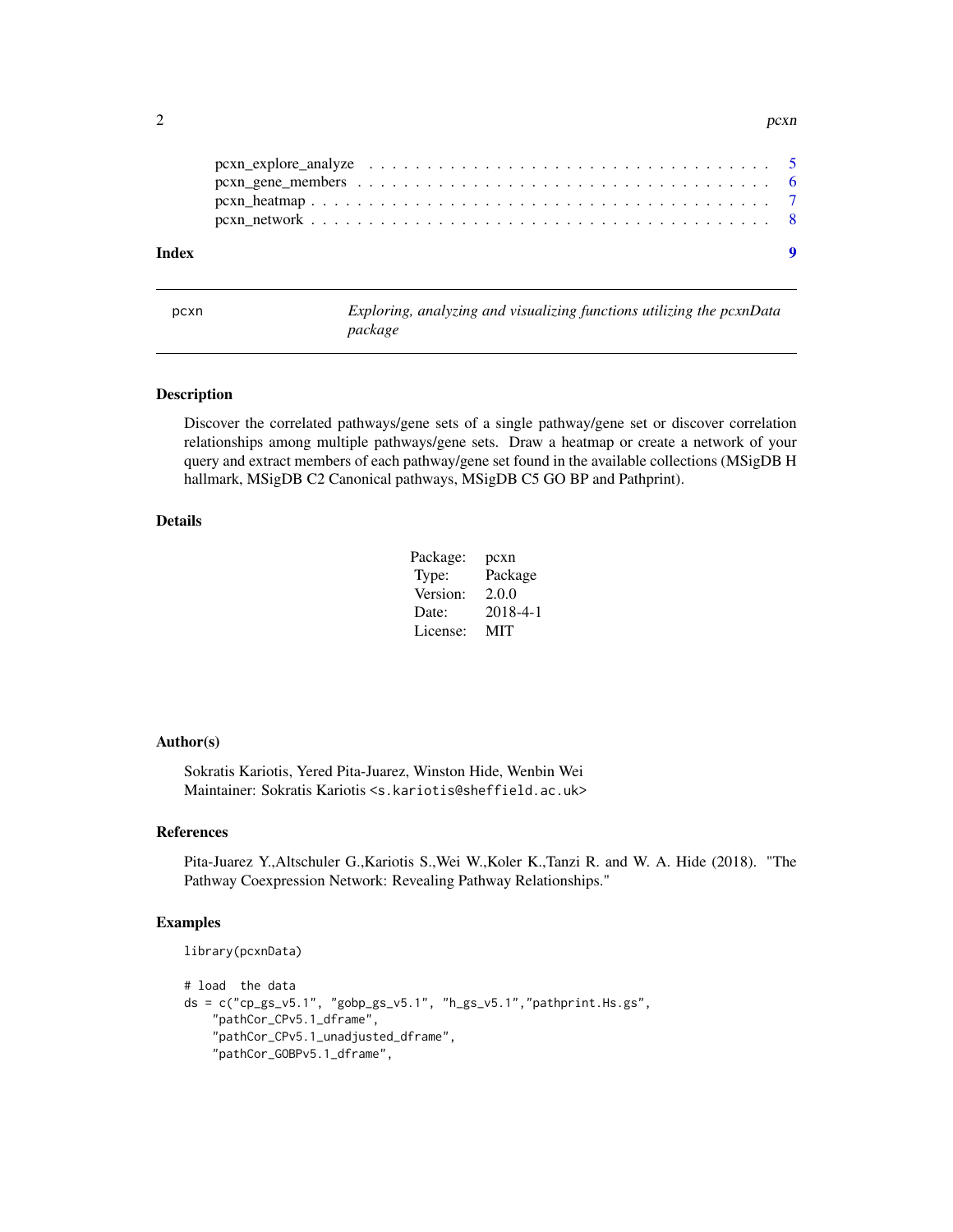```
"pathCor_GOBPv5.1_unadjusted_dframe",
    "pathCor_Hv5.1_dframe",
    "pathCor_Hv5.1_unadjusted_dframe",
    "pathCor_pathprint_v1.2.3_dframe",
    "pathCor_pathprint_v1.2.3_unadjusted_dframe")
data(list = ds)# Explore the static extendable network (correlation coefficients are adjusted
# for gene overlap) by focusing on single pathways and their 10 most correlated
# neighbours in the pathprint collection
pcxn.obj <- pcxn_explore(collection = "pathprint",
                    query_geneset = "Alzheimer's disease (KEGG)",
                    adj_overlap = TRUE,
                    top = 10,
                    min\_abs\_corr = 0.05,
                    max\_pval = 0.05# Explore the static extendable network (correlation coefficients are not
# adjusted for gene overlap) by focusing on single pathways and their
# 10 most correlated neighbours in the pathprint collection
pcxn.obj <- pcxn_explore(collection = "pathprint",
                    query_geneset = "Alzheimer's disease (KEGG)",
                    adj_overlap = FALSE,
                    top = 10,
                    min\_abs\_corr = 0.05,
                    max_pval = 0.05# Analyse relationships between groups of pathways shown to be enriched in the
# collection by gene set enrichment (correlation coefficients are adjusted
# for gene overlap)
pcxn.obj <- pcxn_analyze(collection = "pathprint",
            phenotype_0_genesets = c("ABC transporters (KEGG)",
                                    "ACE Inhibitor Pathway (Wikipathways)",
                                    "AR down reg. targets (Netpath)"),
            phenotype_1_genesets = c("DNA Repair (Reactome)"),
            adj_overlap = TRUE,
            top = 10,
            min\_abs\_corr = 0.05,
            max_pval = 0.05)
# Analyse relationships between groups of pathways shown to be enriched in the
# collection by gene set enrichment (correlation coefficients are not adjusted
# for gene overlap)
pcxn.obj <- pcxn_analyze(collection = "pathprint",
            phenotype_0_genesets = c("ABC transporters (KEGG)",
                                    "ACE Inhibitor Pathway (Wikipathways)",
                                    "AR down reg. targets (Netpath)"),
            phenotype_1_genesets = c("DNA Repair (Reactome)"),
            adj_overlap = FALSE,
            top = 10,
            min\_abs\_corr = 0.05,
            max\_pval = 0.05)
```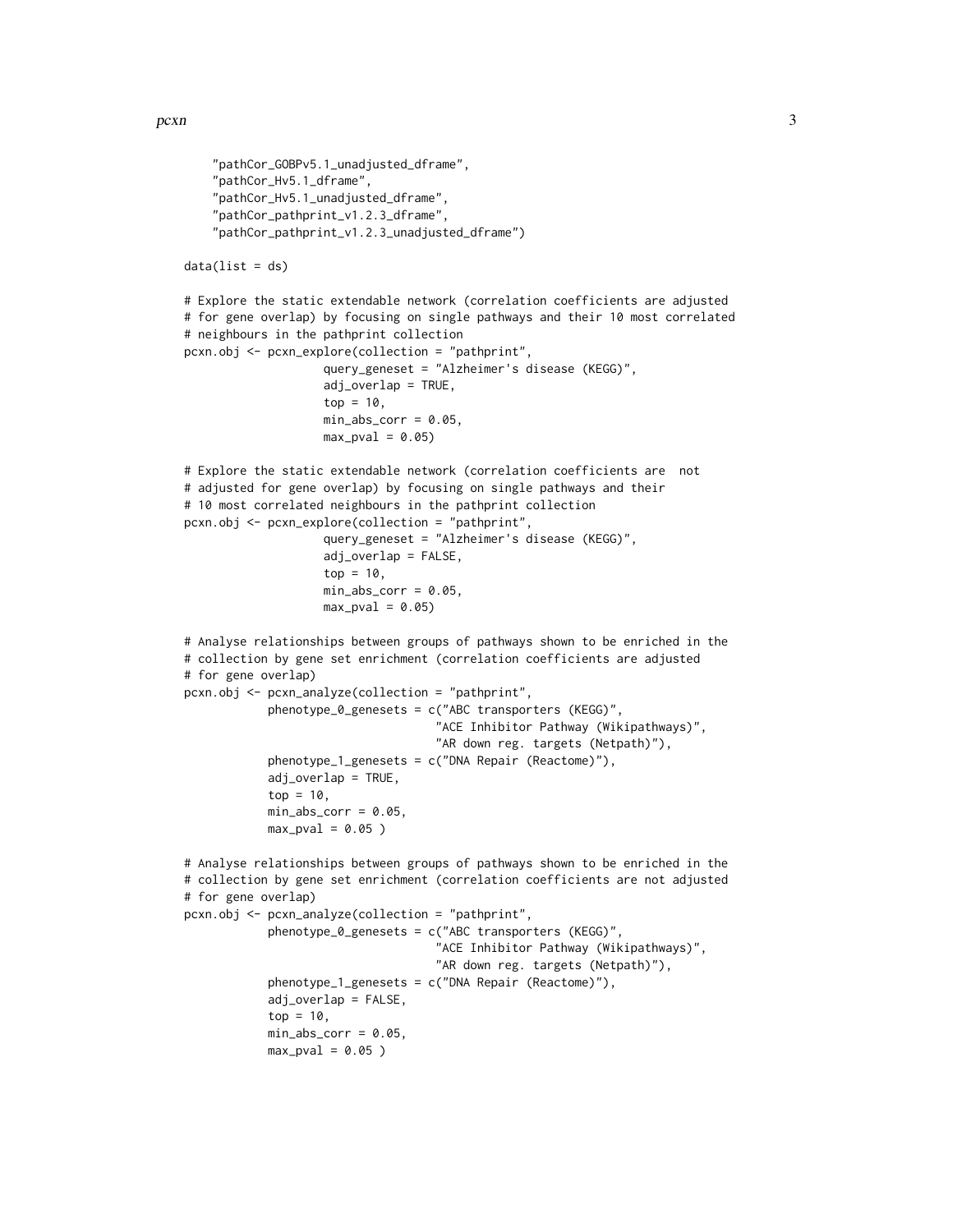```
# Generate the heatmap for any pcxn object generated by the pcxn_explore() or
# pcxn_analyze() function
hm <- pcxn_heatmap(pcxn.obj , cluster_method = "complete")
# Get the gene members (Entrez Ids and names) of any pathway/geneset in the
# available collections
genesets_list <- pcxn_gene_members(pathway_name = "Alzheimer's disease (KEGG)")
# Create a network for any pcxn object generated by the pcxn_explore() or
# pcxn_analyze() function
# network <- pcxn_network(pcxn.obj)
```

| pcxn-class | A pcxn object produced by $pcxn\_explore()$ or $pcxn\_analyze()$ . It holds<br>the corresponding analysis, the data produced by the analysis and the<br>geneset groups involved. |
|------------|----------------------------------------------------------------------------------------------------------------------------------------------------------------------------------|
|            |                                                                                                                                                                                  |

#### Description

A pcxn object produced by pcxn\_explore() or pcxn\_analyze(). It holds the corresponding analysis, the data produced by the analysis and the geneset groups involved.

#### Value

pcxn object with a type, data and geneset\_groups field

#### Slots

type character.

data matrix.

geneset\_groups list.

#### Examples

```
# Create and show a pcxn object
pcxn <- pcxn_explore("pathprint","Alzheimer's disease (KEGG)", 10,
0.05, 0.05)
```
pcxn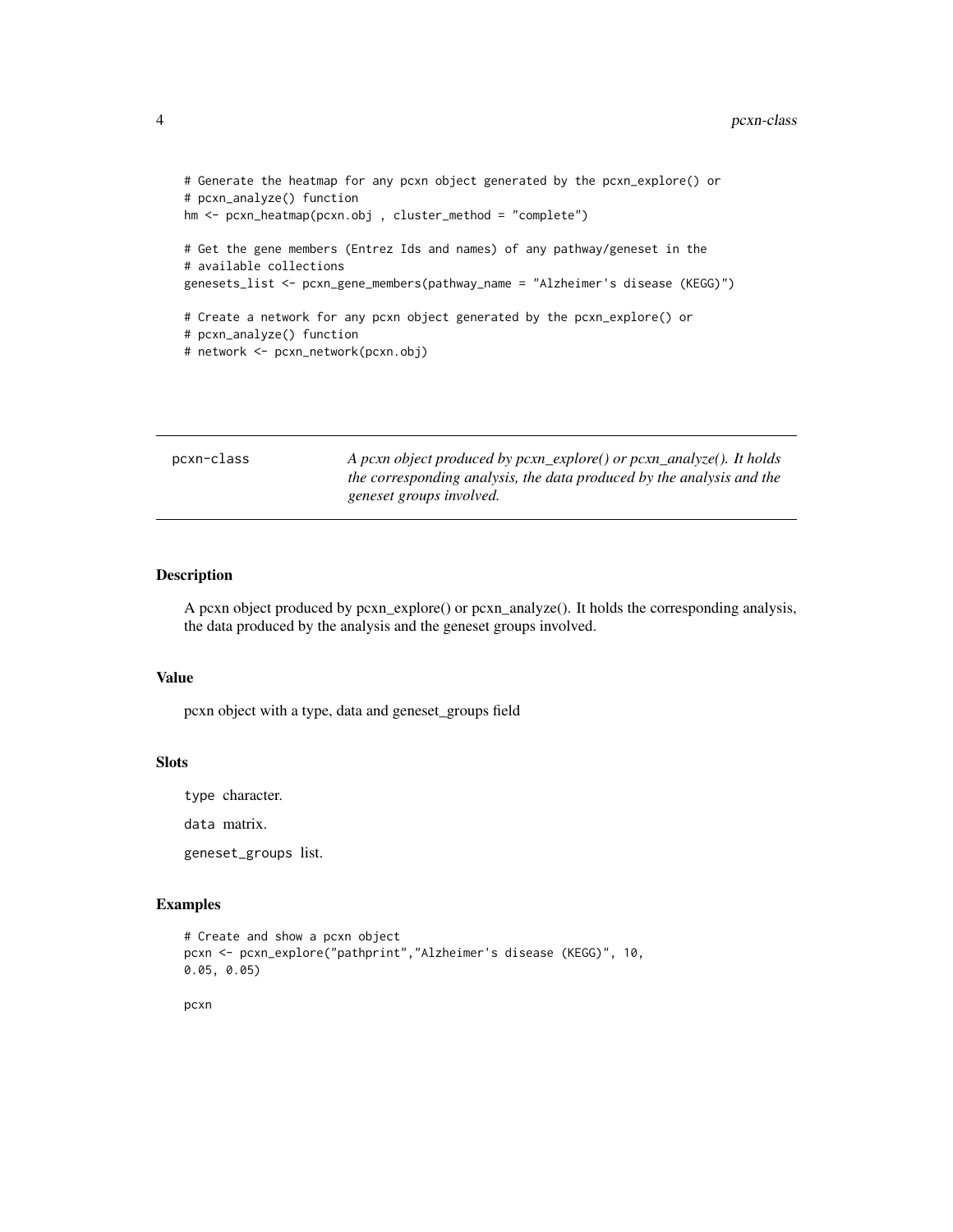<span id="page-4-0"></span>pcxn\_explore\_analyze *Discover correlated pathway/gene sets of a single pathway/gene set or correlation relationships among multiple pathways/gene sets.*

#### **Description**

Using pcxn\_explore, select a single pathway/gene set from one of the four collections ( MSigDB H hallmark gene sets, MSigDB C2 Canonical pathways, MSigDB C5 GO BP gene sets, and Pathprint ) and discover its correlated pathway/gene sets within the same collection.

Using pcxn\_analyze, discover correlation relationships among multiple pathways/gene sets identified by GSEA (gene set enrichment analysis). All the input pathways/gene sets should come from the same collection. MSigDB H hallmark gene sets, MSigDB C2 Canonical pathways, MSigDB C5 GO BP gene sets, and Pathprint are treated as four separate collections.

#### Usage

```
pcxn_explore(collection = c("pathprint", "MSigDB_H","MSigDB_C2_CP",
                            "MSigDB_C5_GO_BP"),
            query_geneset,
            adj_overlap = FALSE,top = 10,
            min\_abs\_corr = 0.05,
            max\_pval = 0.05pcxn_analyze(collection = c("pathprint", "MSigDB_H","MSigDB_C2_CP",
                            "MSigDB_C5_GO_BP"),
            phenotype_0_genesets,
            phenotype_1_genesets,
            adj_overlap = FALSE,
            top = 10,
            min\_abs\_corr = 0.05,
            max\_pval = 0.05
```
#### Arguments

| collection           | pathways' collection chosen among: "pathprint", "MSigDB_H", "MSigDB_C2_CP",<br>"MSigDB_C5_GO_BP" |  |  |  |  |  |
|----------------------|--------------------------------------------------------------------------------------------------|--|--|--|--|--|
| query_geneset        | the single pathway of interest                                                                   |  |  |  |  |  |
| phenotype_0_genesets |                                                                                                  |  |  |  |  |  |
|                      | genesets/pathways of the first group of pathways                                                 |  |  |  |  |  |
| phenotype_1_genesets |                                                                                                  |  |  |  |  |  |
|                      | genesets/pathways of the second group of pathways                                                |  |  |  |  |  |
| adj_overlap          | whether the correlation coefficients are adjusted for gene overlap                               |  |  |  |  |  |
| top                  | most correlated genesets/pathways                                                                |  |  |  |  |  |
| min_abs_corr         | minimum absolute correlation                                                                     |  |  |  |  |  |
| max_pval             | maximum p-value                                                                                  |  |  |  |  |  |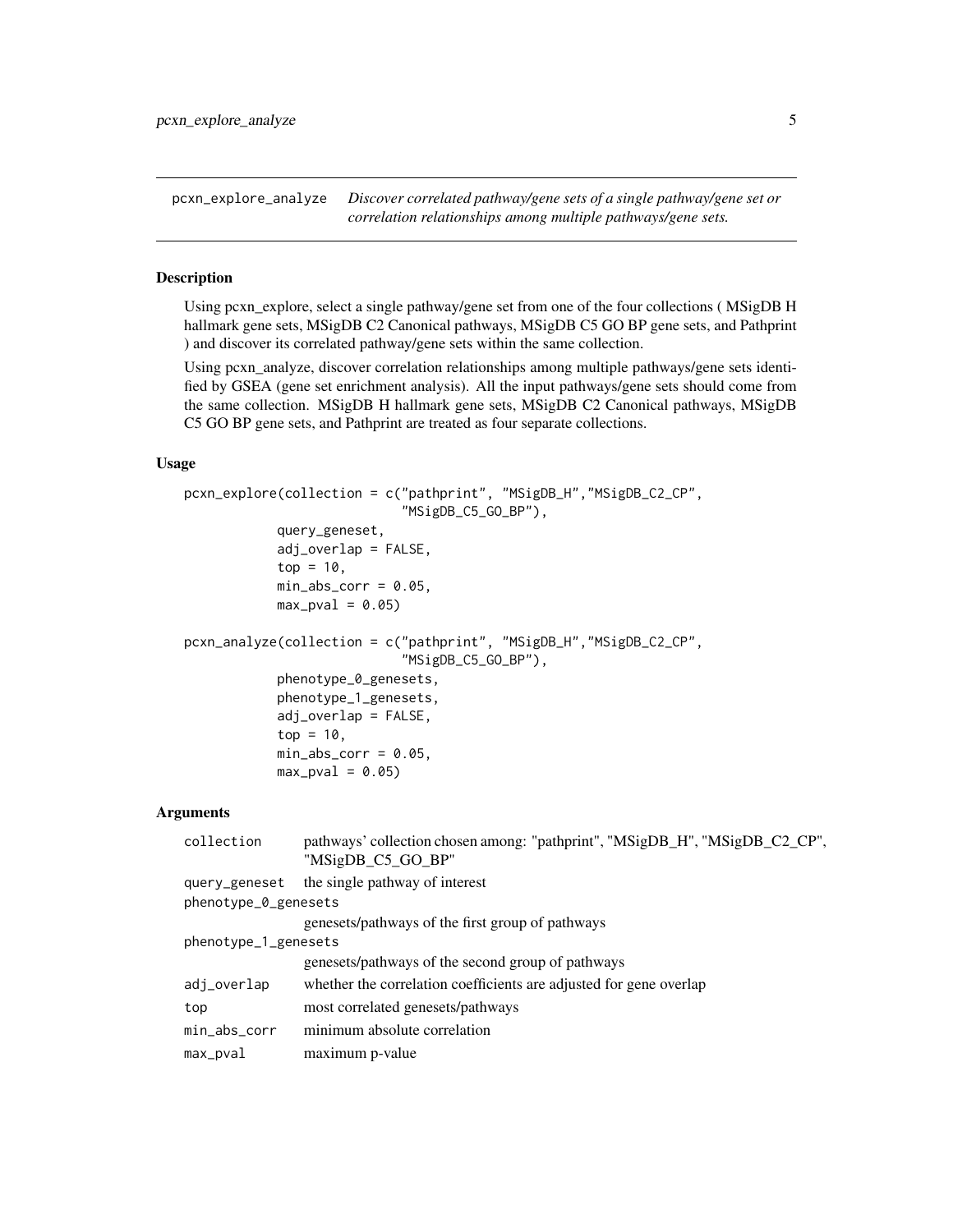#### <span id="page-5-0"></span>Value

a pcxn object

#### Author(s)

Sokratis Kariotis

#### References

Pita-Juarez Y.,Altschuler G.,Kariotis S.,Wei W.,Koler K.,Tanzi R. and W. A. Hide (2018). "The Pathway Coexpression Network: Revealing Pathway Relationships."

#### Examples

```
# pcxn_explore function can be used with the default parameters:
pcxn_explore("pathprint","Alzheimer's disease (KEGG)")
# If specific parameters are desired we can use the full list of arguments:
pcxn_explore("pathprint","Alzheimer's disease (KEGG)", FALSE,
                                100, 0.02, 0.045)
# pcxn_analyze can be used with two gene sets and the default parameters:
pcxn_analyze("pathprint",c("ABC transporters (KEGG)",
                            "ACE Inhibitor Pathway (Wikipathways)",
                            "AR down reg. targets (Netpath)"),
                            c("DNA Repair (Reactome)"))
# Alternatively, you can use only one gene set:
pcxn_analyze("MSigDB_H",c("HALLMARK_COAGULATION","HALLMARK_UV_RESPONSE_UP"))
# If specific parameters are desired we can use the full list of arguments:
pcxn_analyze("pathprint",c("ABC transporters (KEGG)",
                            "ACE Inhibitor Pathway (Wikipathways)",
                            "AR down reg. targets (Netpath)"),
                            c("DNA Repair (Reactome)"),
                            FALSE,
                            top = 100,min\_abs\_corr = 0.025,
                            max_pval = 0.03
```
pcxn\_gene\_members *Acquire the gene members of a pathway from the pcxnData package*

#### Description

Acquire the gene members of one of the available pathways that belong to MSigDB H hallmark pathways, MSigDB C2 Canonical pathways, MSigDB C5 GO BP gene sets or Pathprint genesets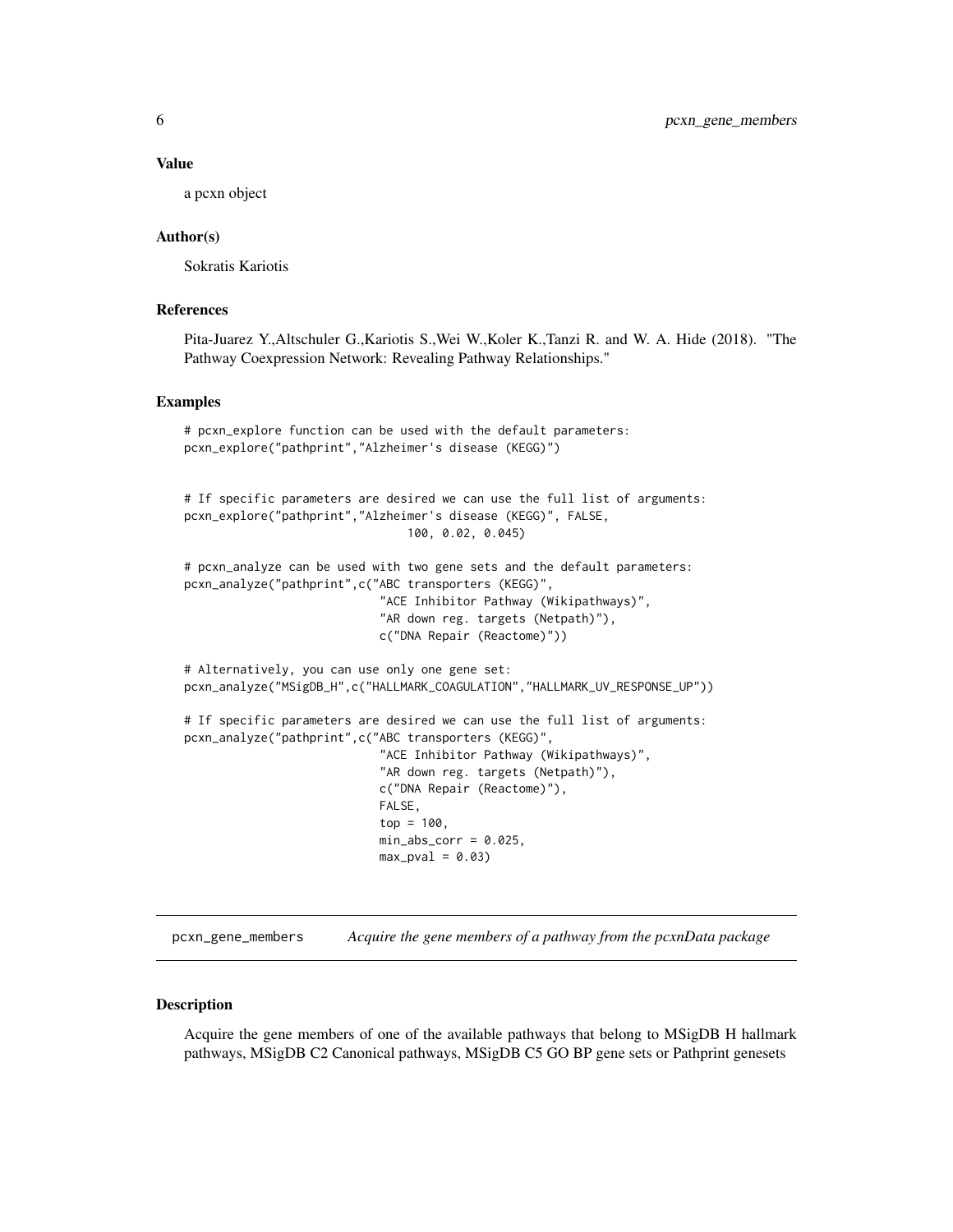#### <span id="page-6-0"></span>pcxn\_heatmap 7

#### Usage

```
pcxn_gene_members(pathway_name = "Alzheimer's disease (KEGG)")
```
#### Arguments

pathway\_name the pathway whose members we want

#### Value

a matrix of Entrez IDs and gene symbols

#### Author(s)

Sokratis Kariotis

#### Examples

```
# Get the members of a single pathway
pcxn_gene_members("Alzheimer's disease (KEGG)")
```
pcxn\_heatmap *Draw a heatmap of a pcxn object*

#### Description

Draw a heatmap of a pcxn object where color represents correlation coefficients.

#### Usage

```
pcxn_heatmap(object, cluster_method = "complete")
```
#### Arguments

object pcxn object created by pcxn\_explore or pcxn\_analyze functions cluster\_method clustering method drawn from: "ward.D", "ward.D2", "single", "complete", "average", "mcquitty", "median", "centroid"

#### Value

a pheatmap object

#### Author(s)

Sokratis Kariotis

#### See Also

[pcxn\\_network](#page-7-1)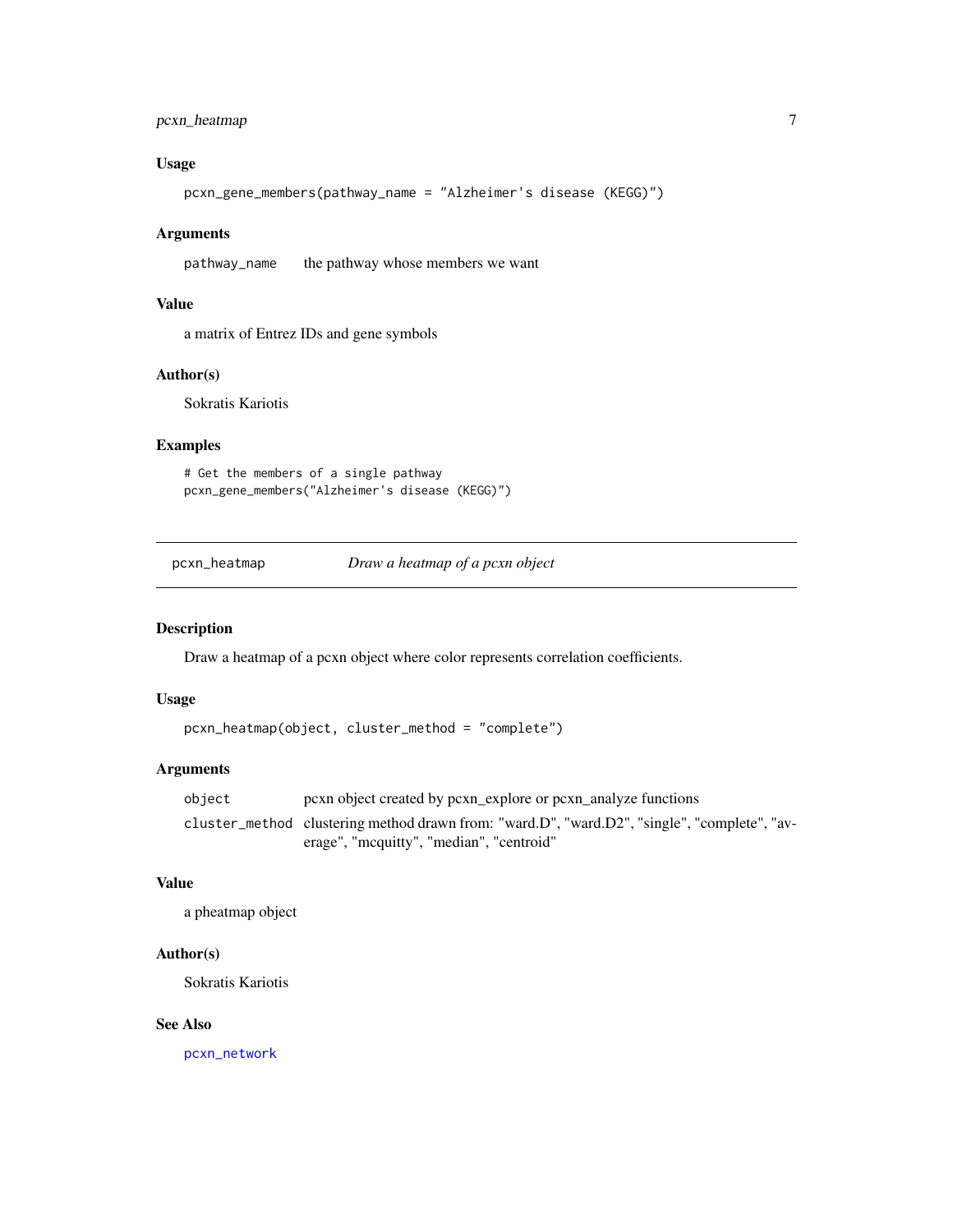#### Examples

```
# Draw a heatmap of a pcxn object with a specific clustering method
object <- pcxn_explore("pathprint","Alzheimer's disease (KEGG)", 10, 0.05, 0.05)
```

```
pcxn_heatmap(object, "complete")
```
<span id="page-7-1"></span>pcxn\_network *Create a network of a pcxn object*

#### Description

Create a network of a pcxn object

#### Usage

```
pcxn_network(object)
```
#### Arguments

object pcxn object created by explore or analyze functions

#### Value

draws a tkplot object and saves a graph object representing the network

#### Examples

```
# Create a network of a pcxn object
object <- pcxn_explore("pathprint","Alzheimer's disease (KEGG)",
10, 0.05, 0.05)
```
# network <- pcxn\_network(object)

<span id="page-7-0"></span>